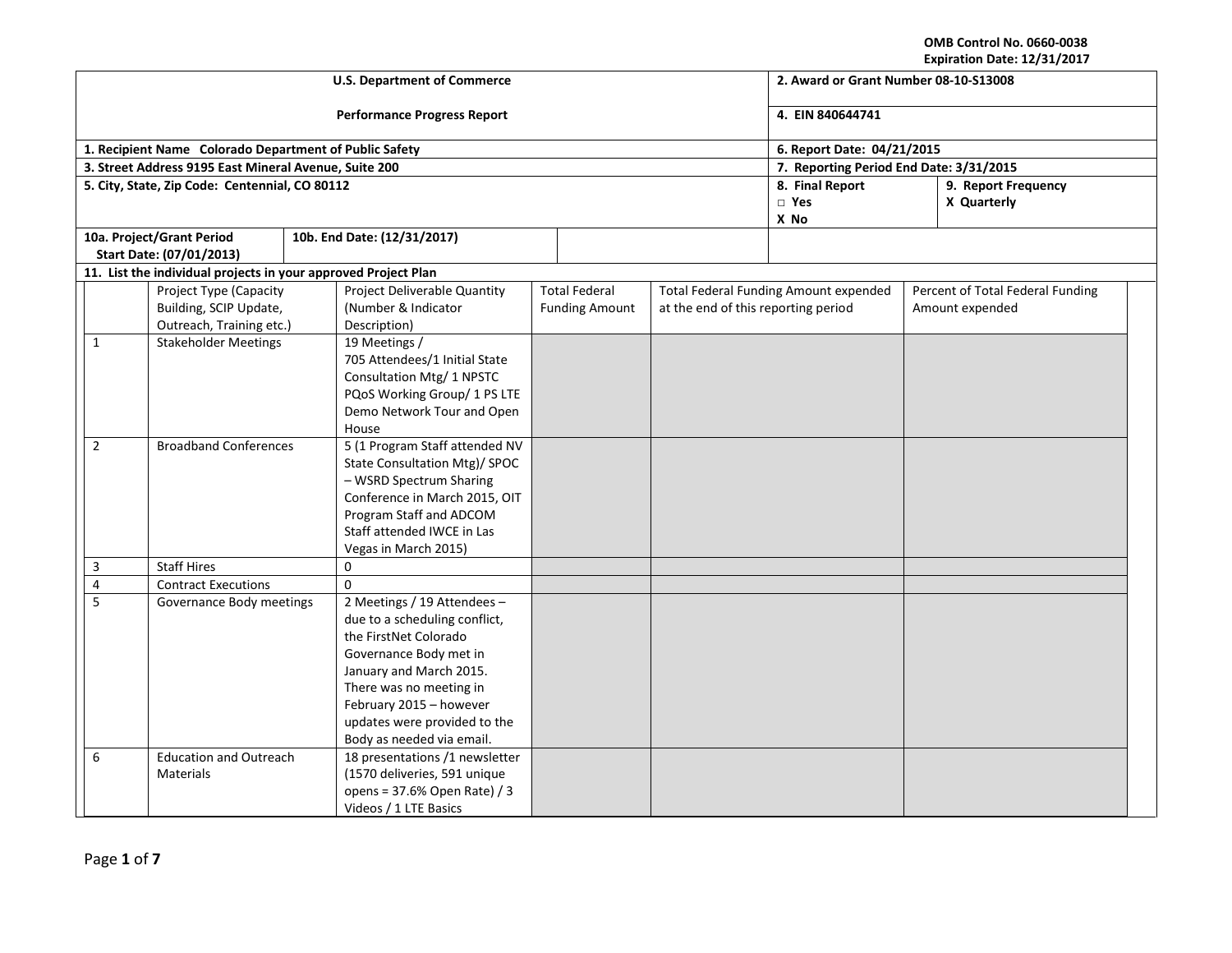|                     | Workshop/ Website (2311        |  |  |
|---------------------|--------------------------------|--|--|
|                     | sessions, 1439 new users, 5465 |  |  |
|                     | pageviews) / 442 Twitter       |  |  |
|                     | Followers (Cumulative for      |  |  |
|                     | Quarter)/ 198 Facebook Likes   |  |  |
|                     | (for Quarter)                  |  |  |
| MOU/Legal Committee | U                              |  |  |
| Meetings            |                                |  |  |
| Phase II Activities | N/A                            |  |  |

**11a. Describe your progress meeting each major activity/milestone approved in the Baseline Report for this project; any challenges or obstacles encountered and mitigation strategies you have employed; planned major activities for the next quarter; and any additional project milestones or information.**

- 1.) January and March 2015 FirstNet Colorado Governing Board (FNCGB) meetings (19 total attendees/ 2 meetings) were held with the Colorado members in person and via Web/conference Bridge. Due to a scheduling conflict, the FirstNet Colorado Governance Body did not meet in February 2015; however, programmatic updates were provided to the Body as needed via email.
- 2.) Colorado held its Initial State Consultation meeting with FirstNet on January 14, 2015. The event was attended by ~123 local, tribal, state, and federal stakeholders and many interested private sector partners. The FNCGB held a smaller meeting, lasting approximately 1 hour 30 minutes, with FirstNet staff after the initial consultation meeting as well.
- 3.) The FNC Program Staff, SPOC and/or FirstNet Colorado Governing Body members presented/participated at the following meetings during the quarter: City and County of Broomfield, Park, Boulder, Gilpin, Logan, Adams, Sedgwick, Washington, Mineral, Kiowa and Otero Counties. In addition, outreach occurred with the County Sheriff's of Colorado (CSOC) Winter Meeting and at the quarterly State Emergency Medical Trauma Advisory Council (SEMTAC). The SPOC also co-presented with national FirstNet staff at the Statewide Public Safety Radio Summit in March 2015.

## **Since the start of SLIGP, outreach efforts have reached the following stakeholders:**

- 47 of 64 counties contacted, representing 73% of all Colorado counties
- 6 State Agencies
- 9 All Hazards/Homeland Security Regions
- 7 Government/Trade/Disciplinary Organizations (at multiple regional meetings)
- 1 911 Authority Board
- 1 Tribe
- 4.) The SPOC attended the Wireless Spectrum Research and Development (WSRD) "Federal Commercial Spectrum Sharing Workshop" in Hoboken, NJ on March 19, 2015 (funding was provided by WSRD, not SLIGP). FNC Program Staff (2) and ADCOM staff (1) attended the IWCE Conference in Las Vegas in March 2015. FNC Program Staff presented on the Ski Championships Demo Network (see #8 below) and Walt Leslie with ADCOM presented on the Early Builders panel.

The FNC Public Safety Broadband Program Manager attended the Nevada Initial State Consultation meeting in Carson City, NV on 1/7/15 in preparation for Colorado's consultation meeting the following week.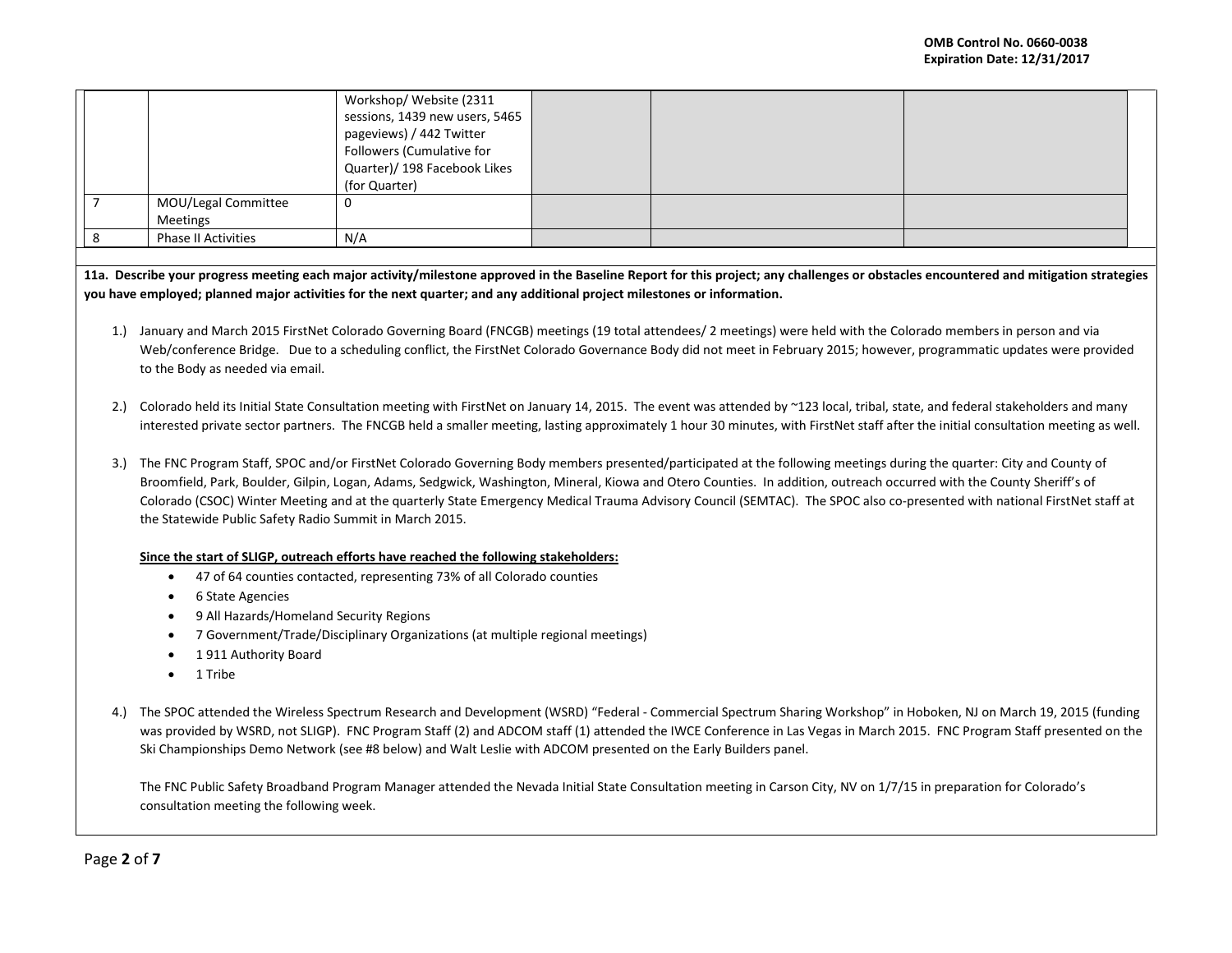- 5.) The SPOC and FNC Program Staff participated in each quarterly FirstNet SPOC call, each monthly FirstNet Region VIII call, the FirstNet draft Data Collections calls, the WestNet biweekly call and attended the FirstNet Board and Special Board Meetings via web session. Staff provides monthly programmatic updates (in person whenever possible) to all of the major Land Mobile Radio and Public Safety Communications stakeholder groups (e.g., Consolidated Communications Network of Colorado (CCNC), Rocky Mountain Harris Users Group, Public Safety Communications Subcommittee (PSCS), and All Hazards Region/Homeland Security Coordinators Meeting.) The SPOC participated at the in-person draft Data Call with FirstNet in Reston, VA on February 18, 2015.
- 6.) Internally, Staff efforts for the quarter included working on the following: FirstNet Colorado branding, marketing, website [\(www.firstnetcolorado.org\)](http://www.firstnetcolorado.org/), outreach planning, and newsletter publications.

#### Q1 Stats:

|                   | <b>Website Sessions</b> | Website Users (% of New Users) | Website Page Views | <b>Twitter Followers</b> | Facebook Likes |
|-------------------|-------------------------|--------------------------------|--------------------|--------------------------|----------------|
|                   |                         |                                |                    | (Cumulative)             |                |
| January 2015      | 890                     | 486 (47.1% new users)          | 2,335              | 170                      | 68             |
| February 2015     | 751                     | 533 (63.6% new users)          | 1.624              | 381                      | 52             |
| <b>March 2015</b> | 670                     | 420 (55.2% new users)          | 1,506              | 442                      | 78             |
| TOTAL             | 2311                    | 1439 (62.2% average)           | 5,465              | <b>442 CUMULATIVE</b>    | 198            |

Newsletter Stats:

• [January/February 2015](http://eepurl.com/bdt4FD) Newsletter: 1,570 successful deliveries, 591 unique opens (1,312 total opens by same users) = 37.6% OPEN RATE, 4 unsubscribed

Media Mentions: 11 Total for the Quarter can be found at[: https://sites.google.com/a/state.co.us/firstnetcolorado/home/news/fnc-in-the-news](https://sites.google.com/a/state.co.us/firstnetcolorado/home/news/fnc-in-the-news)

LTE Demonstration Network at Ski Championship Gives a Glimpse into the Future of Mobile Data Use by Public Safety - OEC Emergency Communications Forum Spring 2015 (page 6-7) Op-Ed In response to "Public-Safety LTE Pilot Exposes Necessity of Private Network" from Feb. 17 - 04.01.15 First Responders Test Future Public Safety Net - 03.24.15 Pilot Highlights Need for Private LTE - 03.15 @RadioResourceMG Public-Safety LTE Pilot Exposes Necessity of Private Network - 02.17.15 FirstNet Blog: Public Safety LTE Demo Network at the 2015 FIS Alpine World Ski Championships - 02.17.15 Public Safety Broadband Demonstration Project Taking Place During the World Alpine Ski Championships - 02.12.15 ESChat Supporting FirstNet Colorado and the 2015 World Alpine Ski Championships - 01.29.15 Colorado to demo LTE safety network - 01.28.15 FirstNet Initial Consultation Meeting in Colorado @DailyDispatch - 01.27.15 FirstNet Initial Consultation Meeting in Colorado - 01.26.15 Colorado's State Consultation with FirstNet Offers New Information, but Many Details Pending RFP - 01.20.15

Public-Safety LTE Demo Network Planned for World Ski Championships - @RadioResourceMG - 01.06.15

7.) The Coverage Modeling RFP published and reviewed during Q4 2014 was awarded to Signals Analytics, LLC. The Master Contract and Statement of Work (SOW) (based on the original RFP) was drafted and signed when NTIA advised on March 23, 2015 that some of the previously allowable items under SLIGP were no longer allowable. OIT and DHSEM

Page **3** of **7**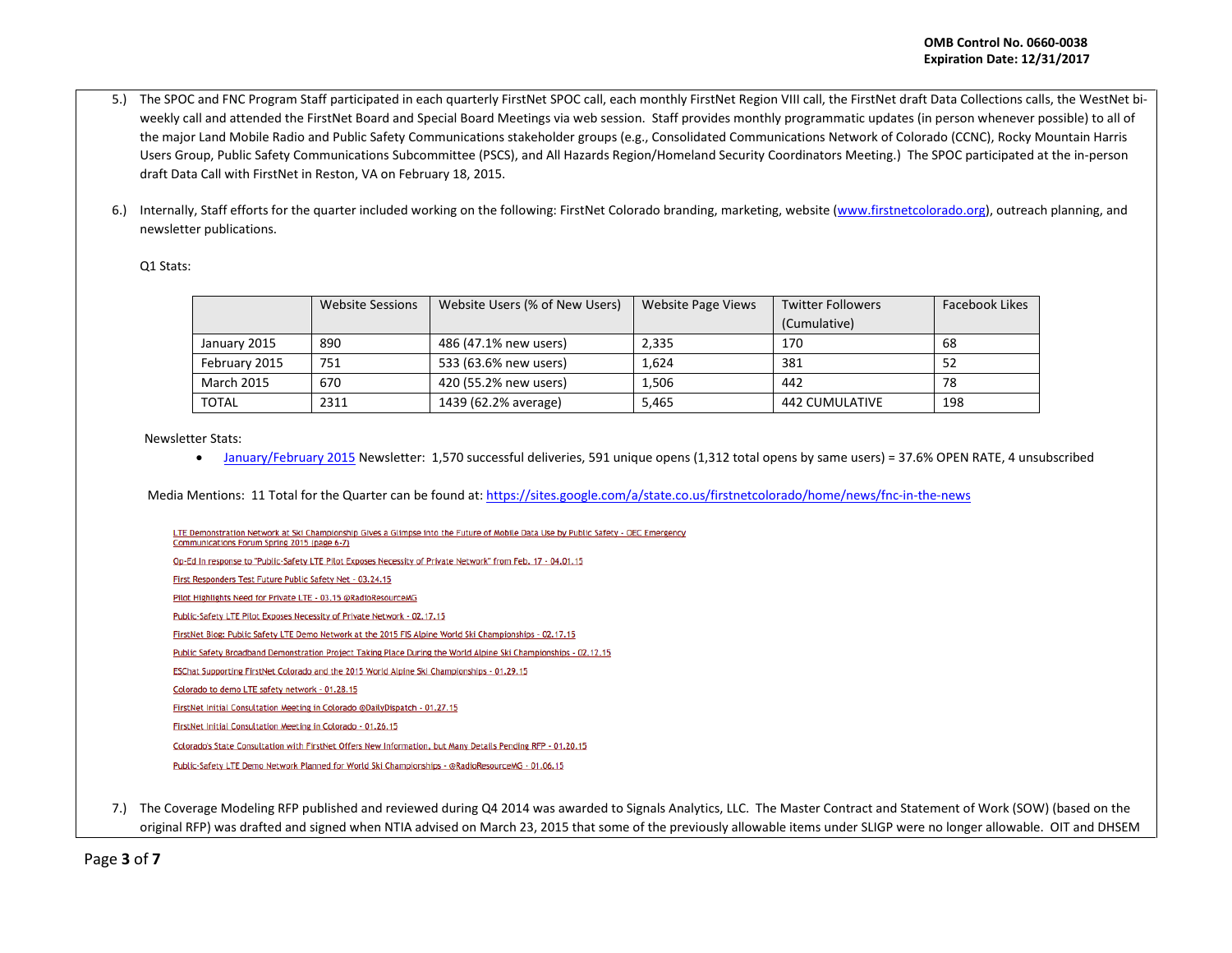worked with NTIA staff to modify the original project SOW to reflect and expand those items which were still allowable under the original procurement and those which were no longer allowable through SLIGP or SLIGP matching funds, but could be funded and completed using alternative funding secured by the State. The contract will be signed during Q2 2015 and reflected in that quarterly report.

8.) The State of Colorado was granted a Special Temporary Authorization (STA) (from  $1/17/15 - 2/17/15$ ) to operate a Band Class 14 (BC-14) Demonstration Network during the 2015 FIS Alpine World Ski Championships in Vail and Beaver Creek, CO; the Championships ran from  $2/2/15 - 2/15/15$ . The network included four of the sites used on the 29 sites Distributed Antenna System (or DAS) recently constructed by Crown Castle, Inc. in the Town of Vail. There was also a deployable Cell on Wheels (COW) at the base of Beaver Creek race site, networked back to the Event Command Post. General Dynamics C4 Systems provided all BC-14 Core and Radio Access Network equipment.

Sonim Technologies provided thirty-five ruggedized BC-14 smartphones; all equipped with the Drakontas DragonForce situational awareness and SLA ESChat Push-To-Talk applications. Five Wi-Fi hotspots (using BC-14 capable modems) were deployed in Vail and Beaver Creek allowing ~200 other responders, security and event staff access to BC14 on their agency issued or personally owned commercial devices. These devices allowed first responders to experience applications made available by a dedicated network such as situational awareness and field-based video, and to communicate non-mission critical information dynamically and without the impact of the commercial network congestion. Additionally, 5 fixed megapixel cameras used the demonstration network to compare speeds with those traversing commercial networks. OIT received technical assistance from DHS OEC to support assessment of the use of BC-14 devices and applications by responders (as compared to the commercial networks) during the Championships. The OEC document and an OIT report (a white paper to be shared with all states as a best practice for public/private partnerships and deployment of a BC14 demonstration network) will be shared with the Q2 2015 quarterly report.

On February 10, 2015, the SPOC and FNC Program Staff hosted FirstNet Acting/Deputy CTO and 2 other FirstNet state plans/engineering staff at the PSLDN in Beaver Creek and Vail. The FirstNet staff spent the day testing the technology, including using BC 14 devices, personal devices on BC14 hotspots, viewing infrastructure installations, cameras, and talking to responders about use of the network and devices.

On February 11, 2015, the SPOC and FNC Program Staff, with 100% donated support and resources from the previously mentioned vendors, Radio Resource Media Group and Colorado Mountain Express hosted ~55 local, state (Colorado and Nebraska), federal and private partner stakeholders for site visits to the Beaver Creek and Vail Village venues, and to an Open House event to speak with event first responders about the PSLDN. Feedback was overwhelmingly positive regarding the network and the augmented capabilities it provided.

To see FirstNet Colorado footage of the event, view at the following links: Emergency Responder Ruggedized LTE Gear Test - <https://www.youtube.com/watch?v=XabYBWF75cg> Public Safety Network Demo Teaser - <https://www.youtube.com/watch?v=aLQSqcrwORA> Public Safety LTE Demo Network in Vail and Beaver Creek - <https://www.youtube.com/watch?v=tmnypMmOtpw> General Dynamics "FirstNet Colorado's LTE Demo Network Connects Public Safety at Ski Championships" - <https://www.youtube.com/watch?v=SQnlcT4nMKQ>

- 9.) On February 24 25, 2015, the FNC PS Broadband Program Manager participated in the NPSTC facilitated Priority Quality of Service (PQoS) Working Group with ~8 other local and state stakeholders from across the country in support of finalizing some of the PSAC PQoS powerpoint deliverables at the PSCR in Boulder, CO.
- 10.) On March 11, 2015, FirstNet Colorado hosted a DHS OEC lead "Basics of LTE Design Coverage" workshop in person and via webinar to 30 stakeholders across the state. The workshop can be viewed at: Part 1 - <https://www.youtube.com/watch?v=BT3ozt6PUWI> and Part 2: https://www.youtube.com/watch?v=BT3ozt6PUWI.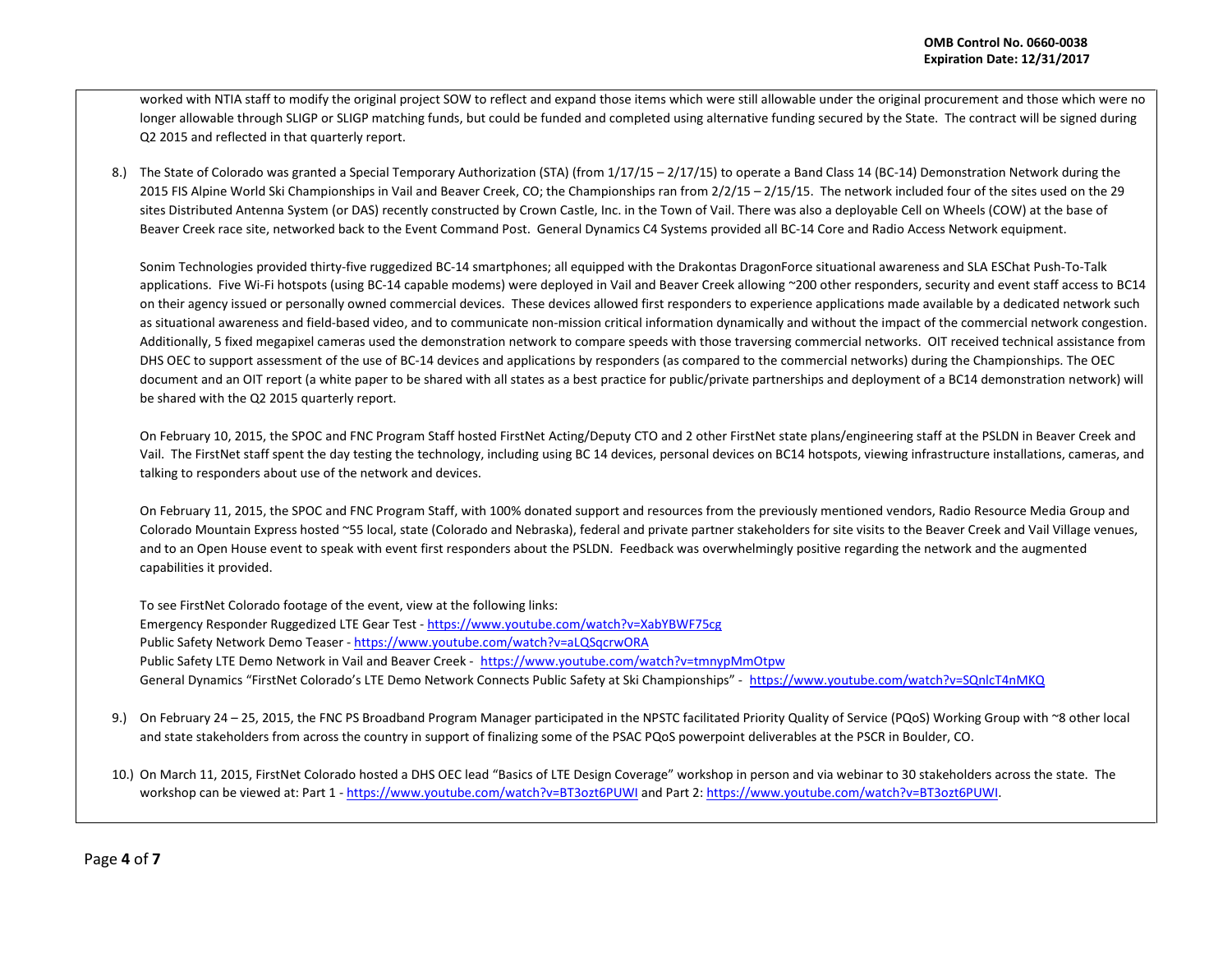**11b. If the project team anticipates requesting any changes to the approved Baseline Report in the next quarter, describe those below. Note that any substantive changes to the Baseline Report must be approved by the Department of Commerce before implementation.** 

In the last report, OIT and DHSEM indicated they would modify their SLIGP budget based on NTIA's SLIGP Monitoring visit on 10/23/14. Due to the release of Phase II monies during Q1 2015, OIT and DHSEM have opted to modify and submit a budget modification reflecting all changes to the current and expanded budget, and through the new performance period, which will end on 12/31/17 once modified by NTIA. This modification will be submitted by the NTIA due date of 6/23/15. DHSEM will also submit a match proportionality waiver request during the next quarter.

**11c. Provide any other information that would be useful to NTIA as it assesses this project's progress.**  N/A

**11d. Describe any success stories or best practices you have identified. Please be as specific as possible.**

Colorado believes the Public Safety LTE Demo Network held in February 2015 during the FIS Alpine World Ski Championships was a tremendous success. The final report(s) will be provided as an attachment to the Q2 2015 SLIGP quarterly report in July.

Although Colorado's original Coverage Modeling project was recently deemed partially unallowable under the modified SLIGP guidance, it still believes it is a leader amongst many of the states with regards to how it will be approaching the comprehensive data collection and coverage objectives work that must be completed by 7/31/15 for inclusion in the FirstNet RFP to be published later this year or early next year. Due to its foresight on completing this procurement last fall, Colorado will have adequate consulting support to ensure a comprehensive response to these data elements, which can only benefit Colorado's stakeholders and future State Plan. OIT will finalize this contract early in Q2 2015 and provide details in the next quarterly report.

### **12. Personnel**

**12a. If the project is not fully staffed, describe how any lack of staffing may impact the project's time line and when the project will be fully staffed.** 

The current Grant Analyst from DHSEM will be leaving employment with the State in mid-January. A new Grant Analyst has been assigned to manage SLIGP. To allow a seamless handover, the transition has already begun on the project.

### **12b. Staffing Table**

| <b>Job Title</b>             | FTE % | <b>Project(s) Assigned</b>                                       | Change                    |
|------------------------------|-------|------------------------------------------------------------------|---------------------------|
| <b>Broadband Coordinator</b> | 0.5   | Provide oversight of all SLIGP project activities                | Title and level of effort |
|                              |       |                                                                  | will be changed           |
|                              |       |                                                                  | following budget          |
|                              |       |                                                                  | modification to reflect   |
|                              |       |                                                                  | actual.                   |
| <b>Outreach Coordinator</b>  | 1.0   | Provide support for SLIGP outreach activities                    | Title will be updated     |
|                              |       |                                                                  | to reflect actual         |
|                              |       |                                                                  | following the budget      |
|                              |       |                                                                  | modification.             |
| <b>Grant Program Manager</b> | 0.2   | Provide support for grant management and reporting requirements  | None                      |
| <b>Grant Analyst</b>         | 0.2   | Provide support for grant management and reporting requirements  | None                      |
| <b>Grant Accountant</b>      | 0.2   | Provide support for budget management and reporting requirements | None                      |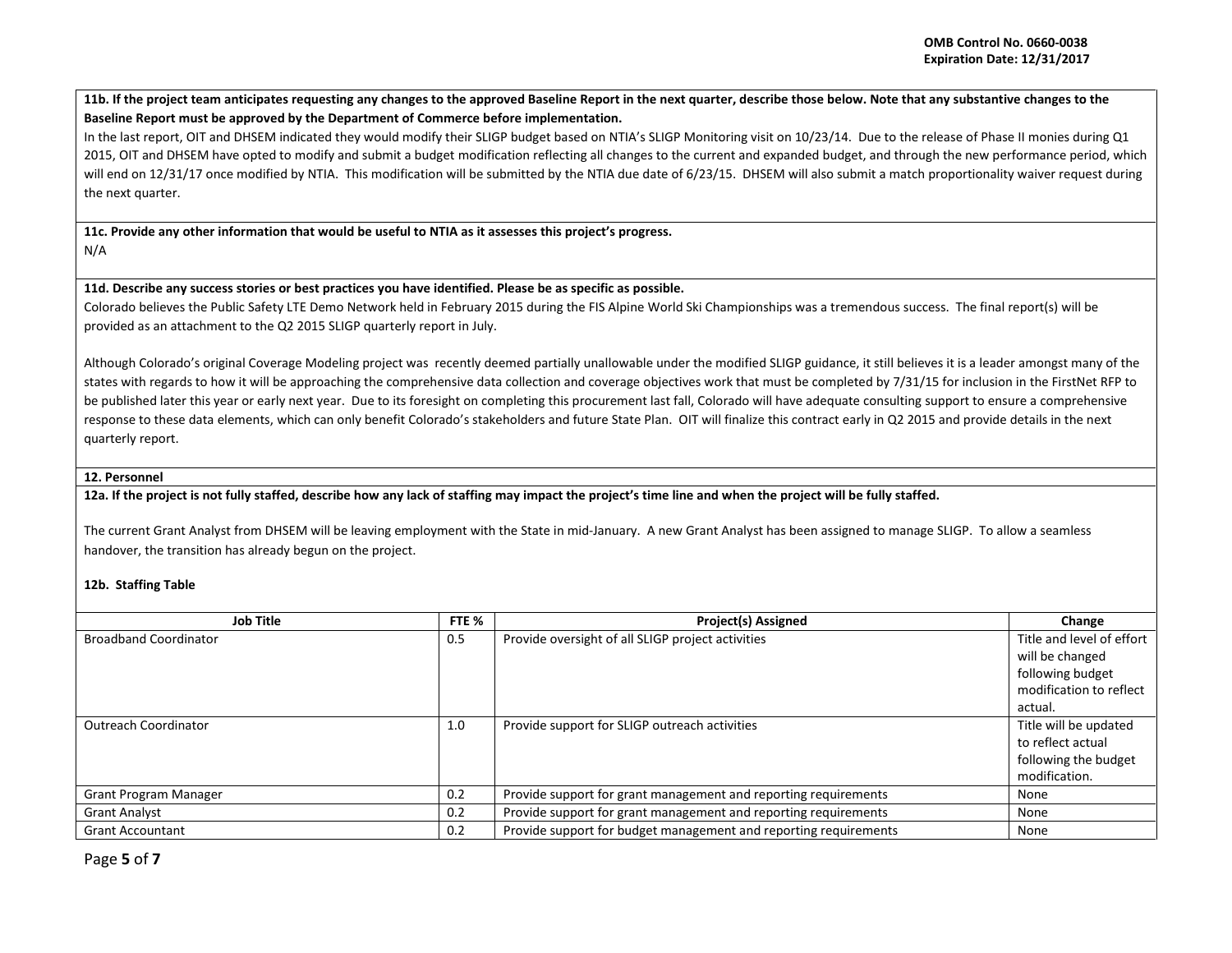# **OMB Control No. 0660-0038 Expiration Date: 12/31/2017**

| $1.0$<br><b>Administrative Support</b><br>Provide administrative support for grant management, governance meetings, and<br>outreach activities |                       |                                                                                                                                                                                                 |                           |                                       |                 |                   |                           | This position will be<br>removed with the | budget modification. |                        |                                                |                          |                        |
|------------------------------------------------------------------------------------------------------------------------------------------------|-----------------------|-------------------------------------------------------------------------------------------------------------------------------------------------------------------------------------------------|---------------------------|---------------------------------------|-----------------|-------------------|---------------------------|-------------------------------------------|----------------------|------------------------|------------------------------------------------|--------------------------|------------------------|
|                                                                                                                                                | Add Row<br>Remove Row |                                                                                                                                                                                                 |                           |                                       |                 |                   |                           |                                           |                      |                        |                                                |                          |                        |
|                                                                                                                                                |                       | 13. Subcontracts (Vendors and/or Subrecipients)                                                                                                                                                 |                           |                                       |                 |                   |                           |                                           |                      |                        |                                                |                          |                        |
|                                                                                                                                                |                       | 13a. Subcontracts Table - Include all subcontractors. The totals from this table must equal the "Subcontracts Total" in Question 14f.                                                           |                           |                                       |                 |                   |                           |                                           |                      |                        |                                                |                          |                        |
| Name                                                                                                                                           |                       | <b>Subcontract Purpose</b>                                                                                                                                                                      | Type                      |                                       | RFP/RFQ         | Contract          | Start                     | End                                       |                      | <b>Total Federal</b>   | <b>Total Matching</b>                          |                          | Project and % Assigned |
|                                                                                                                                                |                       |                                                                                                                                                                                                 |                           | (Vendor/Subrec.)                      | Issued<br>(Y/N) | Executed<br>(Y/N) | Date                      | Date                                      |                      | <b>Funds Allocated</b> | <b>Funds Allocated</b>                         |                          |                        |
| <b>TBD</b>                                                                                                                                     |                       | Subcontracts: Technical<br>Support-MOUs, Data<br>Modeling                                                                                                                                       |                           | Vendor                                | Y               | N                 | <b>1Q15</b>               | <b>TBD</b>                                |                      | \$266,800              | \$66,700                                       |                          | N/A                    |
| TBD                                                                                                                                            |                       | Phase II Support                                                                                                                                                                                |                           | Vendor                                | N               | N                 | TBD                       | <b>TBD</b>                                |                      | \$1,074,178            | \$268,544                                      |                          | N/A                    |
| Add Row<br>Remove Row<br>13b. Describe any challenges encountered with vendors and/or subrecipients.<br>N/A                                    |                       |                                                                                                                                                                                                 |                           |                                       |                 |                   |                           |                                           |                      |                        |                                                |                          |                        |
| 14. Budget Worksheet                                                                                                                           |                       |                                                                                                                                                                                                 |                           |                                       |                 |                   |                           |                                           |                      |                        |                                                |                          |                        |
|                                                                                                                                                |                       | Columns 2, 3 and 4 must match your current project budget for the entire award, which is the SF-424A on file.<br>Only list matching funds that the Department of Commerce has already approved. |                           |                                       |                 |                   |                           |                                           |                      |                        |                                                |                          |                        |
| Project Budget Element (1)                                                                                                                     |                       | Federal Funds<br>Awarded (2)                                                                                                                                                                    |                           | <b>Approved Matching</b><br>Funds (3) |                 | Total Budget (4)  |                           | <b>Federal Funds</b><br>Expended (5)      |                      |                        | <b>Approved Matching Funds</b><br>Expended (6) | Total Funds Expended (7) |                        |
| a. Personnel Salaries                                                                                                                          |                       |                                                                                                                                                                                                 | \$504,338                 |                                       | \$126,085       |                   | \$630,423<br>\$219,608.84 |                                           | \$0.00               | \$219,608.84           |                                                |                          |                        |
| b. Personnel Fringe Benefits                                                                                                                   |                       |                                                                                                                                                                                                 | \$126,085                 |                                       | \$31,521        |                   | \$157,606                 |                                           | \$59,011.71          |                        | \$0.00                                         | \$59,011.71              |                        |
| c. Travel                                                                                                                                      |                       |                                                                                                                                                                                                 | \$304,064                 |                                       | \$76,016        |                   | \$380,080                 |                                           | \$47.176.21          |                        | \$0.00                                         |                          | \$47,176.21            |
| d. Equipment                                                                                                                                   |                       |                                                                                                                                                                                                 | \$0.00                    |                                       | \$0.00          |                   | \$0.00                    |                                           | \$0.00               |                        | \$0.00                                         |                          | \$0.00                 |
| e. Materials/Supplies<br>\$91,444                                                                                                              |                       |                                                                                                                                                                                                 | \$22,861                  |                                       | \$114,305       |                   | \$15,938.44               |                                           | \$0.00               |                        | \$15,938.44                                    |                          |                        |
| f. Subcontracts Total                                                                                                                          |                       |                                                                                                                                                                                                 | \$266,800                 |                                       | \$66,700        |                   | \$333,500                 |                                           | \$0.00               |                        | \$0.00                                         |                          | \$0.00                 |
| g. Other (not including<br>Phase II funds)                                                                                                     |                       |                                                                                                                                                                                                 | \$134,080                 |                                       | \$33,520        |                   | \$167,600                 | \$204.06                                  |                      |                        | \$93,836.64                                    |                          | \$94,040.70            |
| Other - Phase II Funds                                                                                                                         |                       |                                                                                                                                                                                                 | \$1,074,178               |                                       | \$268,544       |                   | \$1,342,722               |                                           | \$0.00               |                        | \$0.00                                         |                          | \$0.00                 |
| h. Total Costs                                                                                                                                 |                       |                                                                                                                                                                                                 | \$2,500,989               |                                       | \$625,247       |                   | \$3,126,236               |                                           | \$341,939.26         |                        | \$93,836.64                                    |                          | \$435,775.90           |
| i. % of Total<br>80%                                                                                                                           |                       |                                                                                                                                                                                                 | 20%<br>78%<br>22%<br>100% |                                       |                 |                   |                           | 100%                                      |                      |                        |                                                |                          |                        |